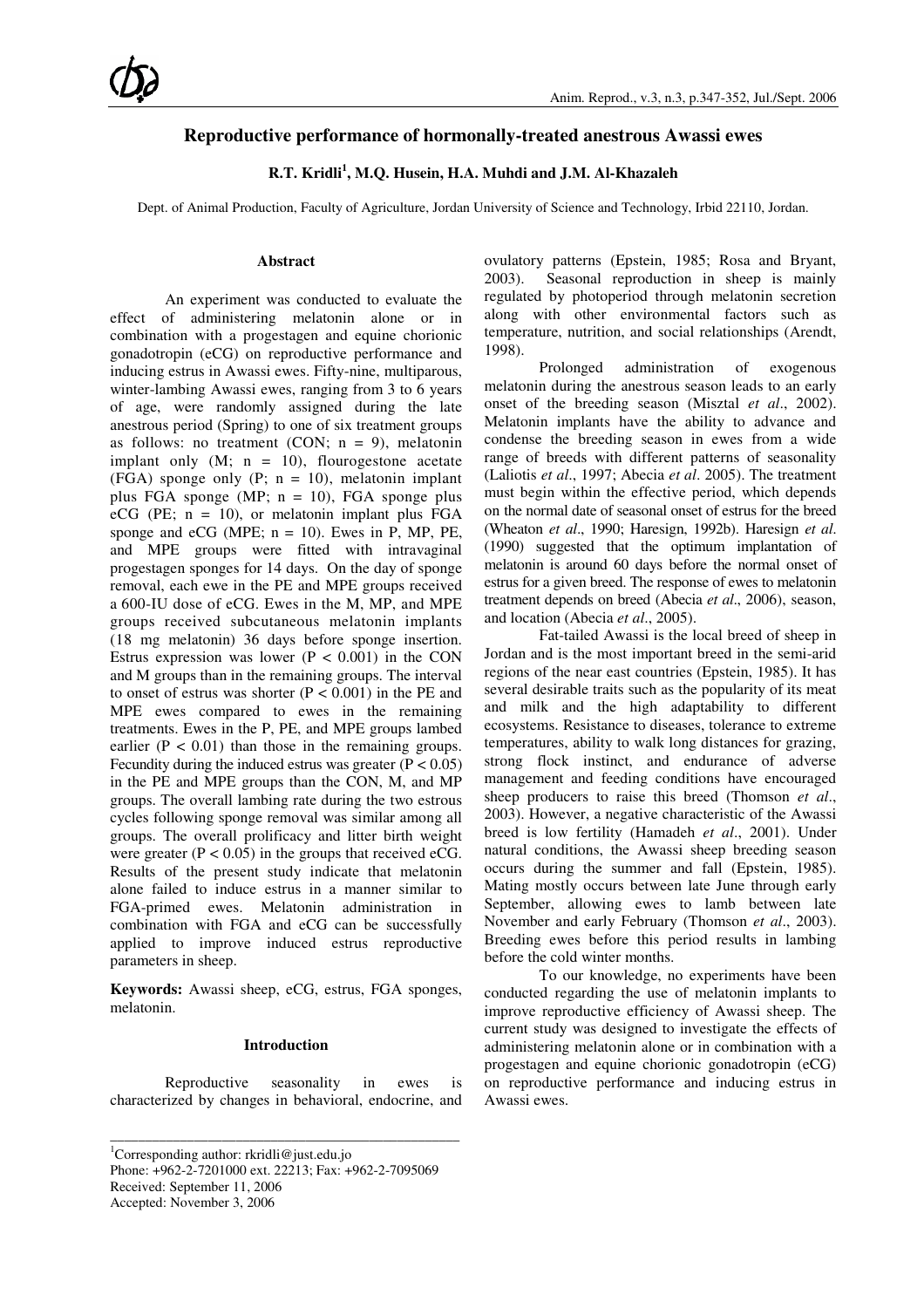#### **Materials and Methods**

The study was conducted during the months of March (spring) through October of 2004 at the Center of Agricultural Research and Production at the Jordan University of Science and Technology located in the northern part of Jordan at 32° 30' N and an altitude of 520 m above sea level.

Fifty-nine, multiparous Awassi ewes, ranging from 3 to 6 years of age and weighing  $43.2 \pm 5.7$  kg (mean ± SEM), were used. Animals were offered a balanced ration composed of 0.5 kg of concentrate mixture and 1 kg wheat straw per head per day. In addition, animals were allowed range grazing during the day. All experimental animals had free access to water, shade, and trace mineral blocks.

The experimental ewes were placed in one group and randomly allocated to one of six treatments in a completely randomized design. The six treatment groups were: no treatment (CON;  $n = 9$ ), melatonin implant only  $(M; n = 10)$ , flourogestone acetate  $(FGA)$ sponge only  $(P: n = 10)$ , melatonin implant plus a FGA sponge (MP;  $n = 10$ ), FGA sponge plus eCG (PE;  $n = 10$ ), or melatonin implant plus a FGA sponge and eCG  $(MPE: n = 10)$ .

Ewes in the M, MP, and MPE group received melatonin implants (Regulin®, CEVA Sante Animale, France) on March 8th, 50 days before the anticipated breeding season (Day-50) as recommended by CEVA Sante Animale. Melatonin implants were administered subcutaneously near the base of the ear using an applicator gun. Each Regulin® implant contained 18 mg of melatonin. Ewes in the P, PE, MP, and MPE groups were fitted with intravaginal FGA sponges (40 mg, CEVA) on April 14th (Day-14). Sponges were treated with a broad spectrum antibiotic  $(0.5 \text{ ml})$  in order to prevent microbial growth. Sponges were withdrawn on Day 0 at which time a 600-IU dose of eCG was administered to each ewe in the PE and MPE groups. Ewes in the remaining groups received normal saline solution (no eCG).

Blood collection started on the day of melatonin implant insertion (Day-50). Weekly blood collection was conducted from Day-50 until the day of intravaginal FGA sponge insertion (Day-14) and once more on Day 0. Blood samples were collected via jugular venipuncture into heparinized tubes. One hundred microliters containing 5 IU of heparin were pipetted into each blood tube just before each blood collection. Blood samples were centrifuged at 3000 rpm for 15 minutes. Plasma was harvested by using sterilized, plastic, disposable Pasteur pipettes into plastic vials and stored at -20 ºC until assayed for progesterone. Progesterone was quantified by radioimmunoassy (RIA; Diagnostic Products Corporation, LA, CA, USA). All samples were run in a single assay. Assay sensitivity was 0.1 ng/ml and the

intra-assay CV was 3%.

Eight fertile, experienced, mature Awassi rams were introduced to all groups at the time of FGA sponge removal (Day 0) and remained with the groups for 51 days (3 cycles). Rams were fitted with marking harnesses and allowed to interact with the group of ewes. Detection of estrus (1 hour observation time) was performed every 6 hours for 6 days starting on Day 1 following sponge withdrawal. Estrus was detected by ram seeking behavior and breeding marks. Estrus in "marked" ewes was estimated to have started 3 hours before the actual observation. Crayons installed on the ram harnesses were scrubbed off on daily basis to remove any attached manure.

Ewes lambing up to 155 days following Day 0 were considered to have conceived at induced estrus. On the other hand, ewes that lambed more than 155 days following Day 0 were considered to have conceived from mating during the following estrous cycles (the cycles following induced estrus). Lambing rate was calculated as the number of lambed ewes as a percentage of ewes exposed to rams. Fecundity was calculated based on the number of lambs born per exposed ewe while prolificacy was calculated as the number of lambs born per lambed ewe.

Data were analyzed as a completely randomized design using a General Linear Model procedure of SAS (SAS, 1997). The effect of treatment on the interval to onset of estrus, the number of lambs born, prolificacy, fecundity, and litter birth weight was tested by using the pairwise t-test with a "least square means" statement. Data regarding estrus expression, lambing rate, and the number of multiple births were analyzed by Chi-square (SAS, 1997).

#### **Results**

Basal progesterone concentrations (< 0.40 ng/ml) were detected throughout the sampling period until the time of ram introduction. Estrus expression following ram introduction differed  $(P < 0.001)$  among the treatment groups (Table 1). The groups that were not treated with FGA sponges (CON and M groups) had a lower number of ewes expressing estrus than the remaining treatments. The percentage of ewes expressing estrus in this experiment was 73%. The interval from sponge withdrawal to the onset of estrus differed  $(P < 0.001)$  among treatments (Table 1). Ewes in the PE and MPE groups expressed estrus earlier than those in the CON, M, and P groups while ewes in the MP group were intermediate.

Lambing rates from mating at induced estrus are presented in Table 1. Lambing rate from conception during the first cycle following ram introduction significantly differed  $(P < 0.05)$  among treatments and was greater in the MPE than the CON, M, and MP groups while the P and PE groups were intermediate.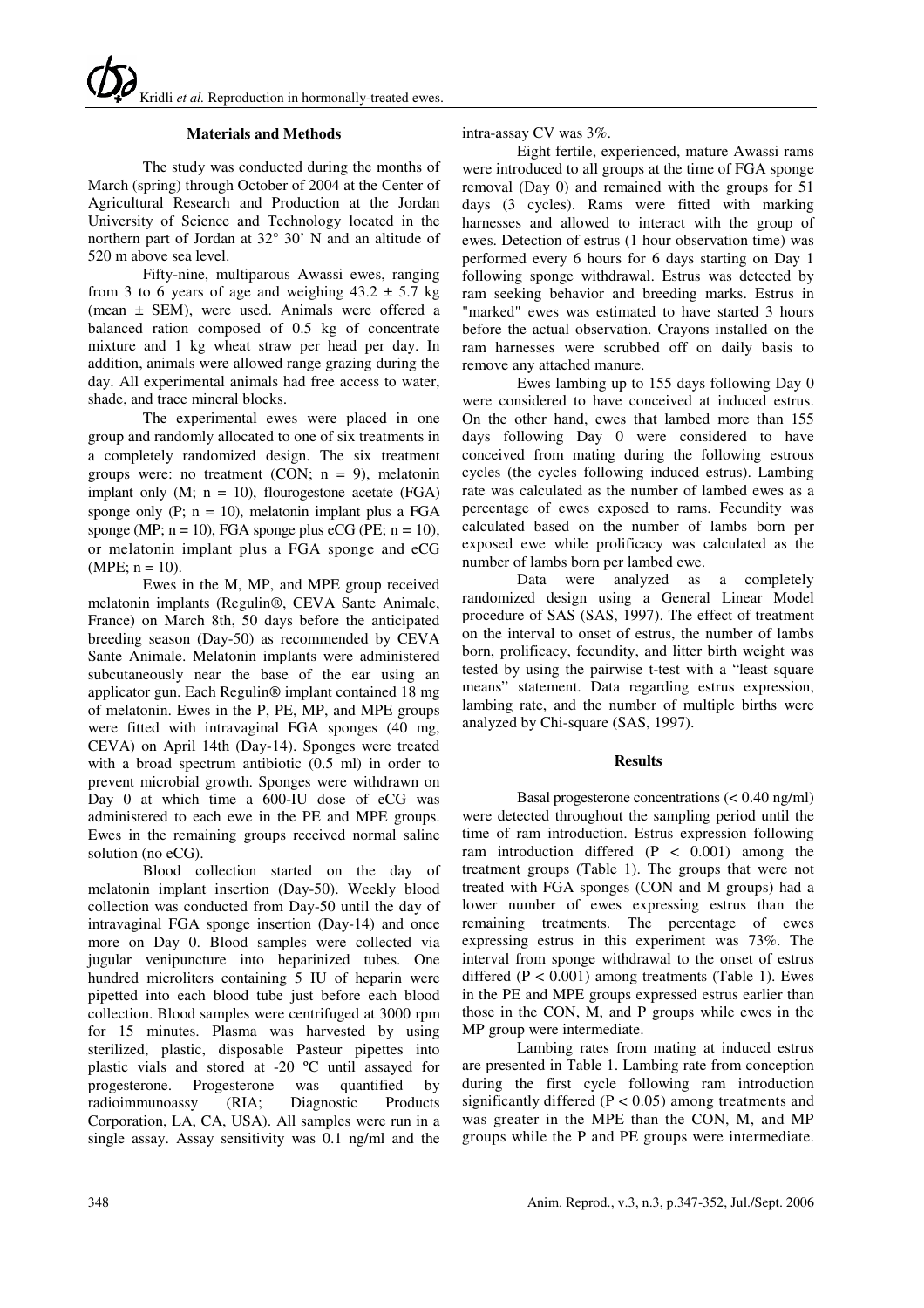## Kridli *et al.* Reproduction in hormonally-treated ewes.

|                       | Treatment <sup>1</sup>       |                           |                             |                           |                           |                            |  |
|-----------------------|------------------------------|---------------------------|-----------------------------|---------------------------|---------------------------|----------------------------|--|
|                       | <b>CON</b>                   | M                         | P                           | <b>MP</b>                 | <b>PE</b>                 | <b>MPE</b>                 |  |
| Variable              | $(n = 9)$                    | $(n = 10)$                | $(n = 10)$                  | $(n = 10)$                | $(n = 10)$                | $(n = 10)$                 |  |
| Expression of estrus  | $2(22\%)^b$                  | $4(40\%)^b$               | $9(90\%)$ <sup>a</sup>      | $9(90\%)$ <sup>a</sup>    | $9(90\%)$ <sup>a</sup>    | $10(100\%)^a$              |  |
| Interval to onset of  | $54.0 \pm 6.5$ <sup>bc</sup> | $55.5 \pm 4.6^b$          | $49.3 \pm 3.1^{\rm bc}$     | $43.3 \pm 3.1$ °          | $33.3 \pm 3.1^a$          | $34.3 \pm 2.9^a$           |  |
| estrus (hours)        |                              |                           |                             |                           |                           |                            |  |
| Lambing rate          | 1 $(11\%)^d$                 | 1 $(10\%)^d$              | 5 (50%) <sup>de</sup>       | 2 $(20\%)^d$              | 5 $(50\%)^{\text{de}}$    | 8 $(80\%)^e$               |  |
| Fecundity (lambs born | $0.11 \pm 0.2^{\text{de}}$   | $0.1 \pm 0.2^{\text{de}}$ | $0.5 \pm 0.2$ <sup>ef</sup> | $0.2 \pm 0.2^{\text{de}}$ | $0.7 \pm 0.2^{\text{fg}}$ | $1.2 \pm 0.2$ <sup>g</sup> |  |
| per mated ewe)        |                              |                           |                             |                           |                           |                            |  |
| Prolificacy (lambs    | $1.0 \pm 0.6$                | $1.0 \pm 0.6$             | $1.0 \pm 0.3$               | $1.0 \pm 0.4$             | $1.4 \pm 0.3$             | $1.5 \pm 0.2$              |  |
| born per lambed ewe)  |                              |                           |                             |                           |                           |                            |  |
| Multiple births (No.) | 0/1 <sup>d</sup>             | 0/1 <sup>d</sup>          | $0/5^d$                     | 0/2 <sup>d</sup>          | $2/5^e$                   | $3/8^e$                    |  |

|  |  |  | Table 1. Reproductive performance of Awassi ewes treated with various hormonal combinations during the spring. |  |
|--|--|--|----------------------------------------------------------------------------------------------------------------|--|
|  |  |  |                                                                                                                |  |

<sup>1</sup>Treatments:

CON: no treatment.

M: melatonin implants.

P: flourogestone acetate (FGA) sponges.

MP: melatonin implants plus FGA sponges.

PE: FGA sponges plus equine chorionic gonadotropin (eCG).

MPE: melatonin implants plus FGA sponges and eCG .

a,b,c Means within the same row with different superscripts differ ( $P < 0.001$ ).

d,e,f,g Means within the same row with different superscripts differ ( $P < 0.05$ ).

| Table 2. Reproductive performance from mating during 3 consecutive cycles in Awassi ewes treated with various |  |  |  |  |  |
|---------------------------------------------------------------------------------------------------------------|--|--|--|--|--|
| combinations of hormonal treatments.                                                                          |  |  |  |  |  |

| Variable                                           | Treatment <sup>1</sup> |                       |                       |                            |                             |                            |  |
|----------------------------------------------------|------------------------|-----------------------|-----------------------|----------------------------|-----------------------------|----------------------------|--|
|                                                    | <b>CON</b>             | M                     | P                     | <b>MP</b>                  | <b>PE</b>                   | <b>MPE</b>                 |  |
|                                                    | $(n = 9)$              | $(n = 10)$            | $(n = 10)$            | $(n = 10)$                 | $(n = 10)$                  | $(n = 10)$                 |  |
| Lambed ewes (No.)                                  | 7                      | 6                     | 7                     | 8                          | 6                           | 8                          |  |
| Barren ewes (No.)                                  | 2                      | $\overline{4}$        | 3                     | $\overline{2}$             | 4                           | $\overline{2}$             |  |
| Lambs $(No.)$                                      | 7                      | 6                     |                       | 8                          | 8                           | 12                         |  |
| Lambing rate $(\% )$                               | 78%                    | 60%                   | 70%                   | 80%                        | 60%                         | 80%                        |  |
| Lambing date (days following)<br>ram introduction) | $178 \pm 3^{b}$        | $172 \pm 3^b$         | $159 \pm 3^{\circ}$   | $169 \pm 3^{b}$            | $152 \pm 3^{\circ}$         | $154 \pm 3^{\circ}$        |  |
| Fecundity (lambs born per<br>mated ewe)            | $0.78 \pm 0.2$         | $0.6 \pm 0.2$         | $0.7 \pm 0.2$         | $0.8 \pm 0.2$              | $0.8 \pm 0.2$               | $1.2 \pm 0.2$              |  |
| Prolificacy (lambs born per<br>lambed ewe)         | $1.0 \pm 0.1^{\circ}$  | $1.0 \pm 0.2^c$       | $1.0 \pm 0.1^{\circ}$ | $1.0 \pm 0.1$ <sup>c</sup> | $1.3 \pm 0.2$ <sup>cd</sup> | $1.5 \pm 0.1$ <sup>d</sup> |  |
| Total litter weight (kg)                           | $4.4 \pm 0.4^c$        | $4.2 \pm 0.4^{\circ}$ | $4.4 \pm 0.4^{\circ}$ | $4.2 \pm 0.3^{\circ}$      | $5.0 \pm 0.4$ <sup>cd</sup> | $5.7 \pm 0.3^{\rm d}$      |  |

<sup>1</sup>Treatments

CON: no treatment.

M: melatonin implants.

P: flourogestone acetate (FGA) sponges.

MP: melatonin implants plus FGA sponges.

PE: FGA sponges plus equine chorionic gonadotropin (eCG).

MPE: melatonin implants plus FGA sponges and eCG

<sup>a,b</sup>Means within the same row with different superscripts differ ( $P < 0.01$ ).

<sup>c,d</sup>Means within the same row with different superscripts differ (P < 0.05).

The total number of lambs born to ewes conceiving at induced estrus was 28. Fecundity was greater ( $P < 0.05$ ) in the MPE and PE groups than the CON, M, and MP groups (Table 1). Prolificacy was similar among treatments (Table 1). The number of multiple births was greater  $(P < 0.05)$  in the PE and MPE groups. No multiple births were observed in the CON, M, P, and MP groups.

The overall lambing rate (from mating at induced estrus and the following cycles) was 42/59 (71%) and was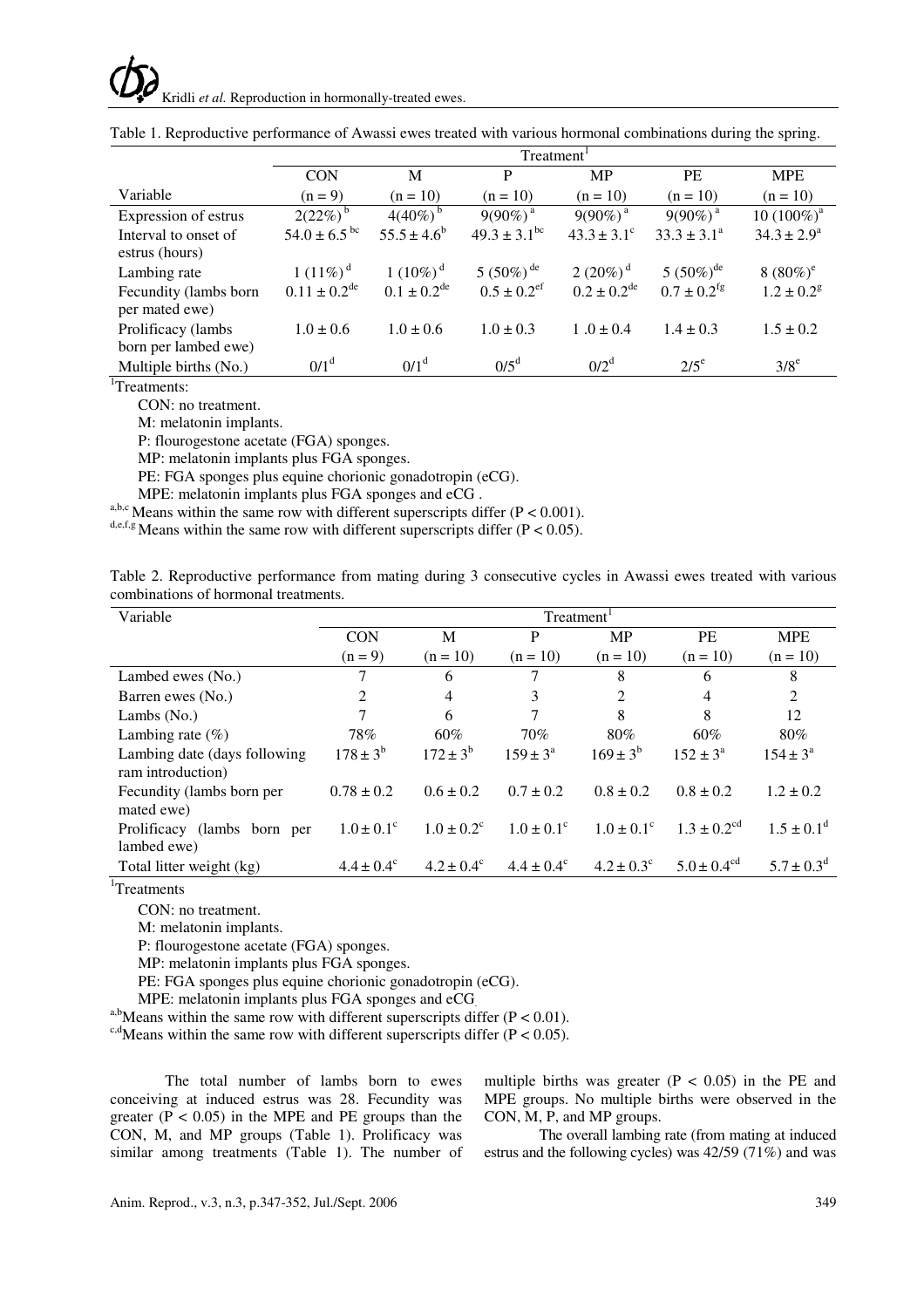similar among all treatments [7/9 (78%), 6/10 (60%), 7/10 (70%), 8/10 (80%), 6/10 (60%), and 8/10 (80%) in the CON, M, P, MP, PE, and MPE groups, respectively; Table 2]. The number of lambs born per serviced ewe was similar among treatments and was numerically greater in MPE group compared to the other treatments. The number of lambs born per lambed ewe was greater  $(P < 0.05)$  in the MPE than the P and MP groups. No treatment effects were observed for the number of ewes that were rebred. No multiple births were obtained from mating during the 2nd and 3rd cycles. Ewes in the P, PE, and MPE groups lambed earlier  $(P < 0.01)$  than those in the remaining groups (Table 2). The majority of CON, M, and MP ewes that were mated during the last 2 cycles had delayed lambing compared to the remaining treatments. The overall litter birth weight was greater ( $P < 0.05$ ) in the groups that received eCG ( $PE$ and MPE).

#### **Discussion**

Sheep are seasonal breeders although the degree of seasonality varies among breeds (Rosa and Bryant, 2003). The breeding season in Awassi ewes lasts from June to December (Epstein, 1985) with the majority of ewes bred between late June and early September (Zarkawi, 1997; Thomson *et al*., 2003). The present study was conducted in March and April, which represent the anestrous period in Awassi ewes.

Progesterone concentrations on Day –50 indicate that none of the animals were cycling at the time of melatonin implantation. Behavioral estrus was detected in 73% of the ewes in response to treatment. Of those, 92.5% of the ewes treated with FGA sponges expressed estrus while only 31.5% of the non-FGA treated ewes expressed estrus within 6 days of ram introduction. Regardless of treatment, estrus expression was similar among FGA-treated ewes, indicating that progesterone priming was effective at inducing follicular development during late anestrus and resulted in elevated estrogen production. Similar estrus expression (97%) was reported by Kridli and Al-Khetib (2006) in ewes primed with progestagen.

Abecia *et al*. (2005) reported that melatonin administration results in a higher percentage of cyclic ewes at ram introduction while Wheaton *et al*. (1990) reported that estrus was detected at similar time in ewes that had received melatonin implants and those had not. The CON and M groups had similar responses to the ram introduction despite the fact that they failed to respond in a manner similar to the FGA-primed ewes. Treating ewes with FGA sponges accelerated the mechanism of follicular growth and development.

In the present study, ewes exhibited estrus from 24 to 84 hours following sponge removal. These results are in agreement with other research (Lunstra and Christenson, 1981). The interval to detected estrus was shorter in ewes treated with eCG. The intervals to detected estrus in the present study are in agreement with those reported by Vinoles *et al*. (2001) in which the interval to estrus occurrence in ewes treated with medroxy progesterone acetate (MAP) sponges alone was 49 hours. Ewes treated with progestagen and eCG have shorter intervals to the onset of estrus compared with ewes treated with a progestagen alone (Kridli and Al-Khetib, 2006). Administration of eCG reduces the variation in the intervals from implant removal to estrus and ovulation (Cline *et al*., 2001).

Lambing rate following mating at induced estrus can be used as an effective indicator for the profitability of estrus synchronization in ewes. Inducedestrus lambing rate for all treatments combined in the present study was very low (22/59; 37%). This is lower than previously reported in other studies (Laliotis *et al*., 1997; 1998) due to the lower lambing rates of the CON, M, and MP groups. Lambing rate was greater in the MPE than the CON, M, and MP groups. The low lambing rates in the CON and M groups were expected due to the low expression of estrus in these groups. However, no explanation is available at present for the lower lambing rate in MP ewes, especially considering that ewes treated with a progestagen alone had similar lambing rates to ewes that received eCG. The lower lambing rate in the MP group resulted in more ewes bred during the following cycles and led to the delayed lambing of this group.

The total number of lambs born to ewes that conceived at induced estrus was 28. All multiple births occurred within the PE and MPE groups. Rajkumar *et al*. (1989) and Haresign (1992a), however, reported a significant increase in ovulation rate and litter size in seasonally anestrous ewes treated with melatonin. The number of lambs born to ewes bred at induced estrus in the present study was greater in MPE group compared with the remaining groups. Noel *et al*. (1999) reported that melatonin pretreatment prior to the FGA-eCG synchronization treatment at the end of anestrus significantly enhanced ovulation rate of Suffolk ewes, resulting from improved follicular development. The use of melatonin and progestagen treatment promotes ovarian activity by increasing the number of follicles and rate of ovulation during seasonal anestrus in the ewe (Wheaton *et al*., 1990). The use of melatonin associated with FGA and eCG has been shown to improve fecundity due to ovulation of more follicles (Noel *et al*., 1999).

A major function of melatonin is to coordinate seasonal changes in reproductive activity (Hazlerigg, 2001). The mean litter size per lambing ewe (prolificacy) from mating at induced estrus was similar among treatments. In contrast, Laliotis *et al*. (1998) reported that Chios ewes treated with a progestagen and eCG and ewes treated with melatonin plus a progestagen and eCG differed significantly in mean litter size per lambing ewe that conceived during the first estrus after sponge removal (1.3 vs. 1.5). This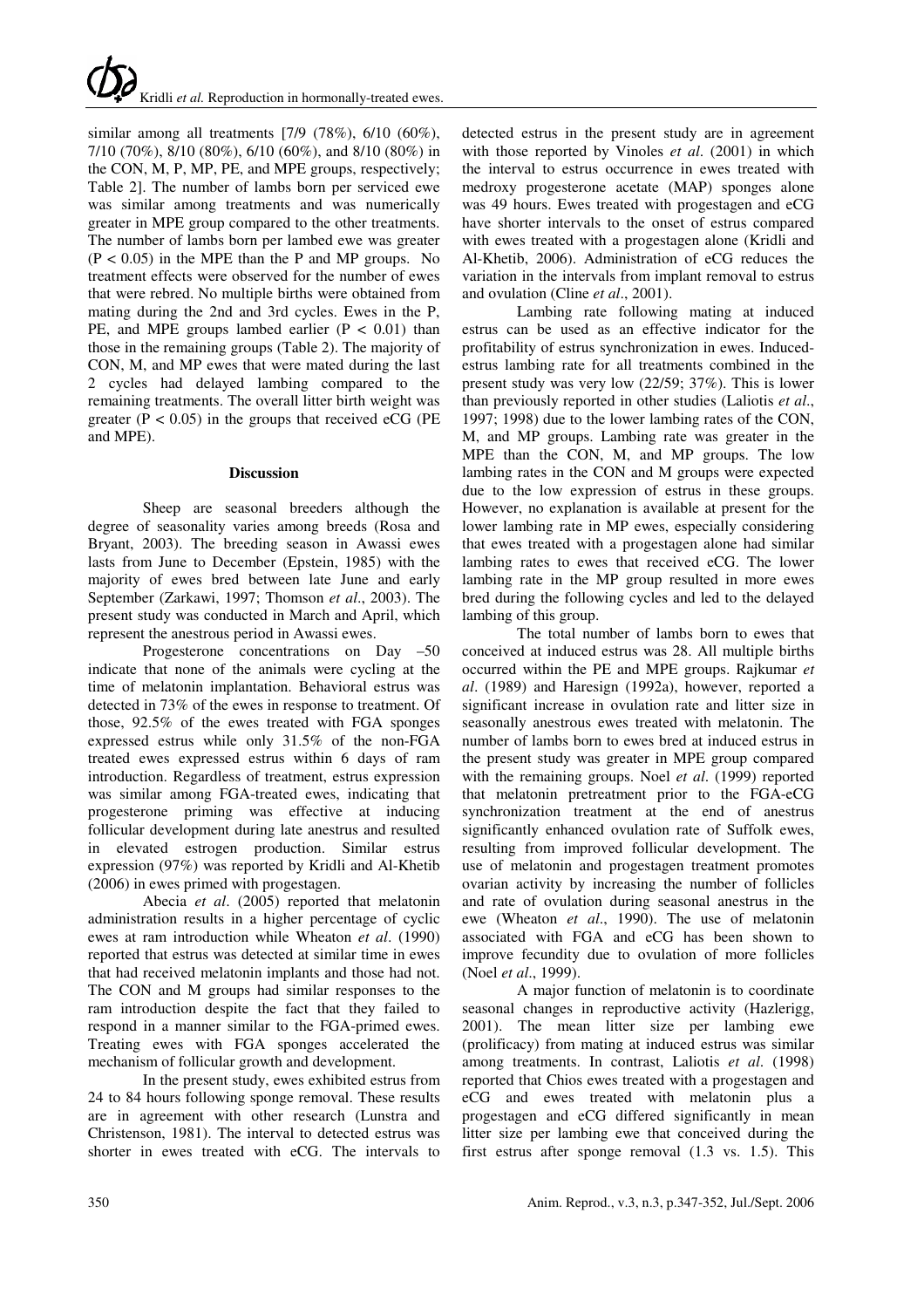# Kridli *et al.* Reproduction in hormonally-treated ewes.

contradiction may have occurred because Awassi sheep generally have lower fertility (Hamadeh *et al*., 1996) than Chios crossbred ewes. Haresign *et al*. (1990) reported an increase in litter size following melatonin implantation. This probably resulted from an increased ovulation rate. It is unclear whether the increase in mean litter size is due to an increase in the ovulation rate or a reduction in embryo mortality (Haresign *et al*., 1990). The higher overall prolificacy observed in the MPE ewes in the present study  $(1.5 \pm 0.1)$  could be the result of one or more of the following factors: an increase in ovulation rate, improved embryonic survival, or an improvement in luteal function (Abecia *et al*., 2001). Melatonin administration reduces estradiol negative feedback and allows continued LH pulsatility and promotion of follicular growth and estradiol secretion (Wheaton *et al*., 1990). This higher prolificacy led to the greater litter birth weight observed in this group.

The overall lambing rate (over 3 cycles) did not differ among groups  $(71\%)$  and was similar to that (76.8%) reported by Laliotis *et al*. (1998). Lambing occurred earlier in the P, PE, and MPE groups. It appeared that ewes in the remaining groups responded to the ram effect and were bred during the subsequent cycles. The response of ewes to melatonin treatment may vary according to nutrition, breed, season, and the latitude where the study was conducted. In Mediterranean sheep breeds, there may be an interaction between nutrition and melatonin administration. Forcada *et al*. (2002) reported an increase in ovulation rate in melatonin-treated ewes and especially in those at a low rather than high plane of nutrition. Exogenous melatonin treatment could improve ovulation rate in ewes with a moderately low body condition score at the beginning of the breeding season.

#### **Implications**

Results of the present study indicate that melatonin alone failed to induce estrus in a manner similar to FGA-primed ewes upon ram introduction. Melatonin administration in combination with FGA and eCG can be successfully applied to improve inducedestrus reproductive parameters in sheep. The fact that Awassi ewes undergo a short period of seasonal anestrous may have reduced the effects of administering melatonin especially when FGA sponges were administered. However, further studies with greater animal numbers are needed to investigate such effects before any definite conclusions can be drawn.

#### **Acknowledgments**

The authors wish to acknowledge the Deanship of Scientific Research at the Jordan University of Science and Technology for funding this project (Fund # 117/2004 and 104/2005). Special thanks are due to H. Ghozlan for assistance in data collection. The authors

also wish to acknowledge the assistance of the personnel at the Center of Agricultural Research and Production for assistance in animal care.

#### **References**

**Abecia JA, Zuniga O, Forcada F**. 2001. Effect of melatonin treatment in spring and feed intake on wool growth and thyroxin secretion in Rasa Aragonesa ewes. *Small Rumin Res*, 41:265-270.

**Abecia JA, Palacin I, Forcada F, Valares, JA**. 2005. The effect of melatonin treatment on the ovarian response of ewes to the ram effect. *Dom Anim Endocrinol*, 31:52-62.

**Abecia JA, Valares JA, Forcada F, Palacin I, Martin S, Martino A**. 2006. The effect of melatonin on the reproductive performance of three sheep breeds in Spain. *Small Rumin Res*. (in press).

**Arendt J**. 1998. Melatonin and the pineal gland: influence on mammalian seasonal and circadian physiology. *Rev Reprod*, 3:13-22.

**Cline MA, Ralston JN, Seals RC, Lewist GS**. 2001. Intervals from norgestomet withdrawal and injection of equine chorionic gonadotropin or PG 600 to estrus and ovulation in ewes. *J Anim Sci*, 79:589-594.

**Epstein H**. 1985. Biology of reproduction, suckling regimes, growth, and development. *In*: The Awassi sheep with special reference to the improved dairy type. Rome: FAO. pp.81-140.

**Forcada F, Zuniga O, Abecia JA**. 2002. The role of nutrition in the regulation of LH secretion during anestrus by the serotonergic and dopaminergic system in Mediterranean ewes treated with melatonin. *Theriogenology*, 58:1303-1313.

**Hamadeh SK, Abi Said M, Tami F, Barbour EK**. 2001. Weaning and the ram-effect on fertility; serum luteinizing hormone and prolactin levels in spring rebreeding of postpartum Awassi ewes. *Small Rumin Res,* 41:191-194.

**Hamadeh SK, Barbour EK, Abi Said M, Daadaa K**. 1996. Reproductive performance of postpartum Awassi ewes under different lambing regimes. *Small Rumin Res*, 19:149-154.

**Haresign W**. 1992a. Responses of ewes to melatonin implants: importance of the interval between treatment and ram introduction on the synchrony of mating, and effects on ovulation rate. *Anim Prod*, 54: 41-45.

**Haresign W**. 1992b. The effect of implantation of lowland ewes with melatonin on the time of mating and reproductive performance. *Anim Prod*, 54:31-39.

**Haresign W, Peters AR, Staples LD**. 1990. The effect of melatonin implants on breeding activity and litter size in commercial sheep flocks in the UK. *Anim Prod*, 50:111-121.

**Hazlerigg DG**. 2001. What is the role of melatonin within the anterior pituitary? *J Endocrinol*, 170:493-501.

**Kridli RT, Al-Khetib SS**. 2006. Reproductive responses in ewes treated with eCG or increasing doses